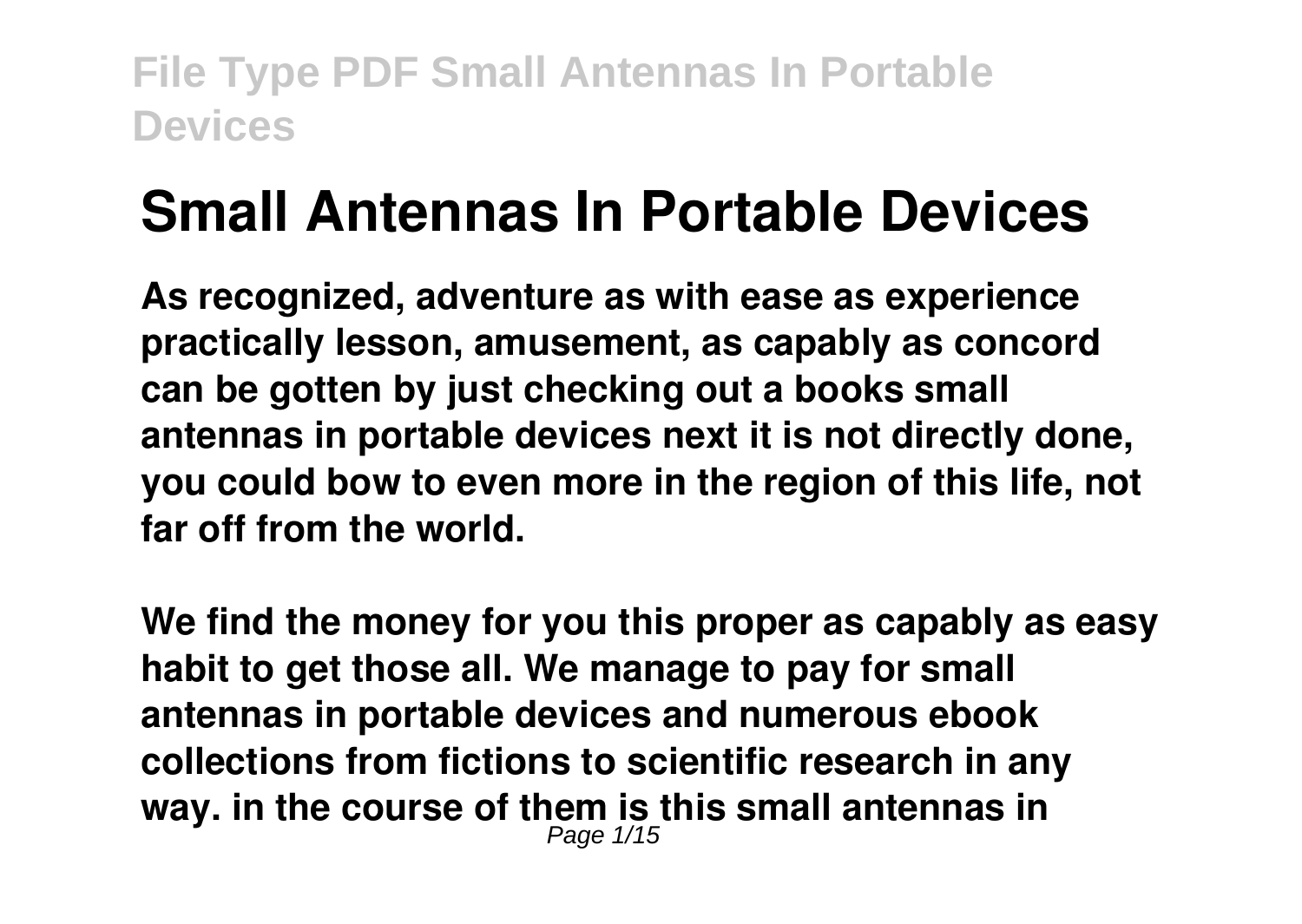**portable devices that can be your partner.**

**If you keep a track of books by new authors and love to read them, Free eBooks is the perfect platform for you. From self-help or business growth to fiction the site offers a wide range of eBooks from independent writers. You have a long list of category to choose from that includes health, humor, fiction, drama, romance, business and many more. You can also choose from the featured eBooks, check the Top10 list, latest arrivals or latest audio books. You simply need to register and activate your free account, browse through the categories or search for eBooks in the search bar, select** Page 2/15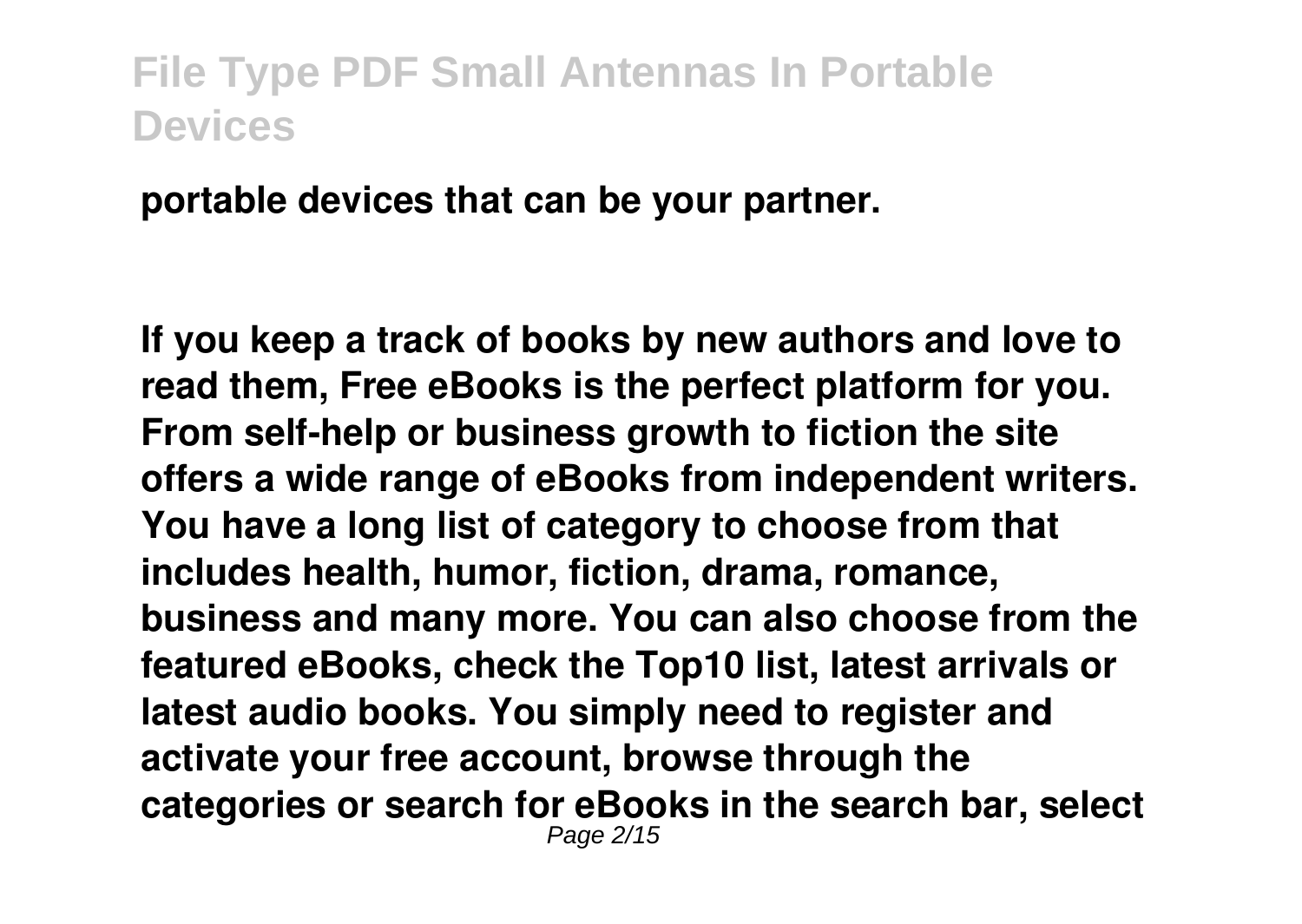**the TXT or PDF as preferred format and enjoy your free read.**

**Compact MIMO Antenna for Portable Devices in UWB ... Antennas for portable devices may be small in terms of [2]: 1. electrical size. The antenna can be physically bounded by a sphere having a radius equal to freespace /2 . Planar inverted-F antennas with shorting pins or/and slots are typical examples of this category. 2. physical size. An antenna which is not electrically small may feature a substantial size**

**9780470030738: Antennas for Portable Devices -** Page 3/15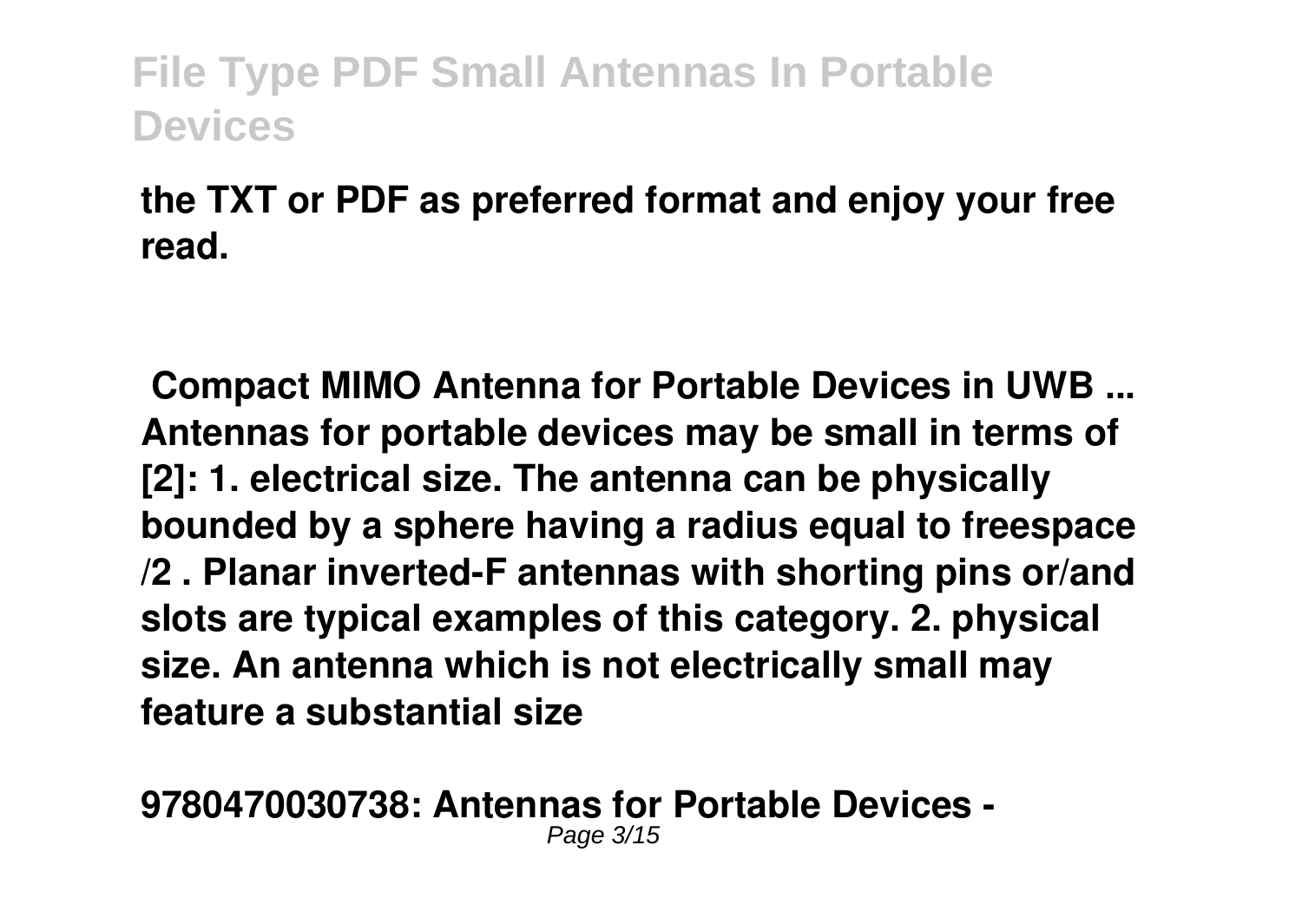#### **AbeBooks ...**

**Consequently, it is less important to maximize the efficiency of the antenna. Because portable devices are getting smaller and thinner, the space allowed for an embedded FM antenna is very limited. It is still important to maximize antenna size, but the energy collected by an embedded antenna is small.**

**The best indoor TV antennas 2019: 6 great digital TV ... Antenna Design for Mobile Devices [Zhijun Zhang] on Amazon.com. \*FREE\* shipping on qualifying offers. Written by an antenna engineer turned professor who has worked at Apple, Nokia and Amphenol, Antenna Design for Mobile Devices is a comprehensive guide for** Page 4/15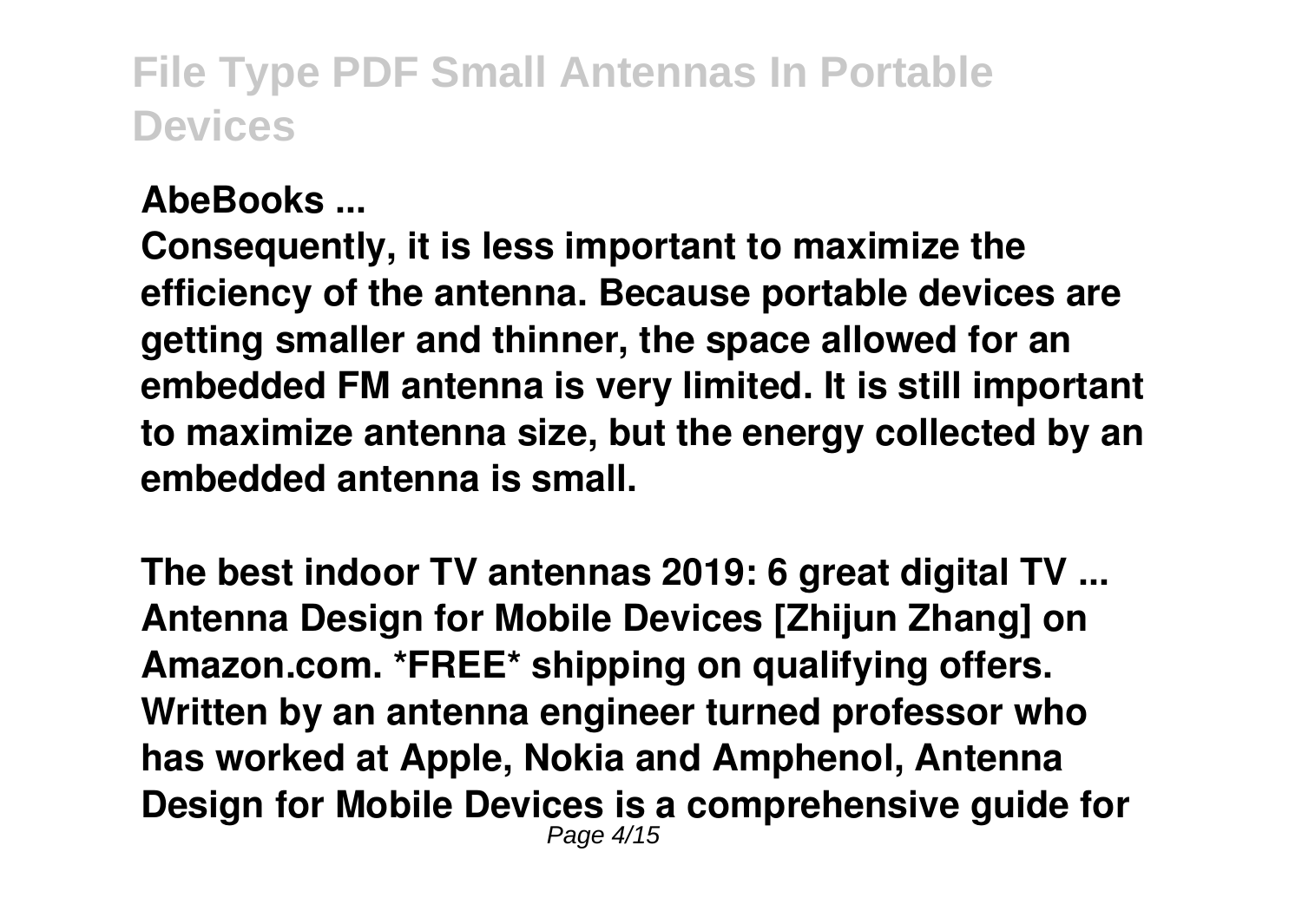**fresh and intermediate engineers involved in antenna design. The book instructs readers through all aspects of real world antenna designs**

**Best TV antennas for cord cutters 2020: Tested for real ... Abstract: A compact multiple-input-multiple-output (MIMO) antenna with a small size of 26×40 mm 2 is proposed for portable ultrawideband (UWB) applications. The antenna consists of two planar-monopole (PM) antenna elements with microstrip-fed printed on one side of the substrate and placed perpendicularly to each other to achieve good isolation.**

**Portable Antennas - Pasternack Enterprises, Inc.** Page 5/15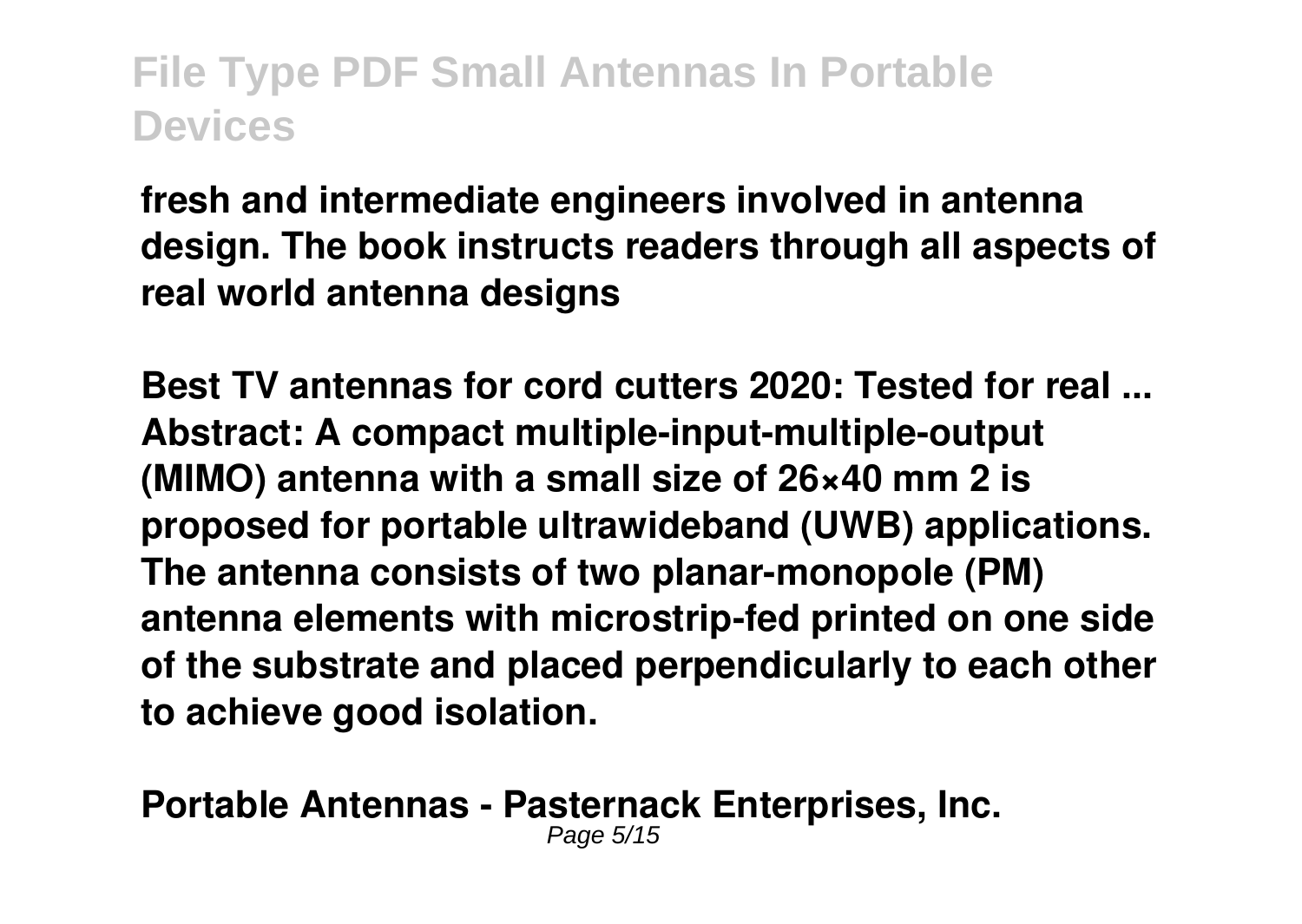**Tyler TTV706 10" Portable Widescreen 1080P LCD TV with Detachable Antennas, HDMI, USB, RCA, FM Radio, Built in Digital Tuner, AV Inputs, AC/DC, (3) Antennas, and Remote Control 3.7 out of 5 stars 32**

**Amazon.com: Portable & Handheld TVs: Electronics The designer of portable tracking devices is trapped in a space with three types of boundaries. One boundary is the laws of physics that limit how effective a small antenna can be — there is not much that can be done about this except to make use of good engineering practice and experience.**

**Antennas for Portable Devices | Wiley Online Books** Page 6/15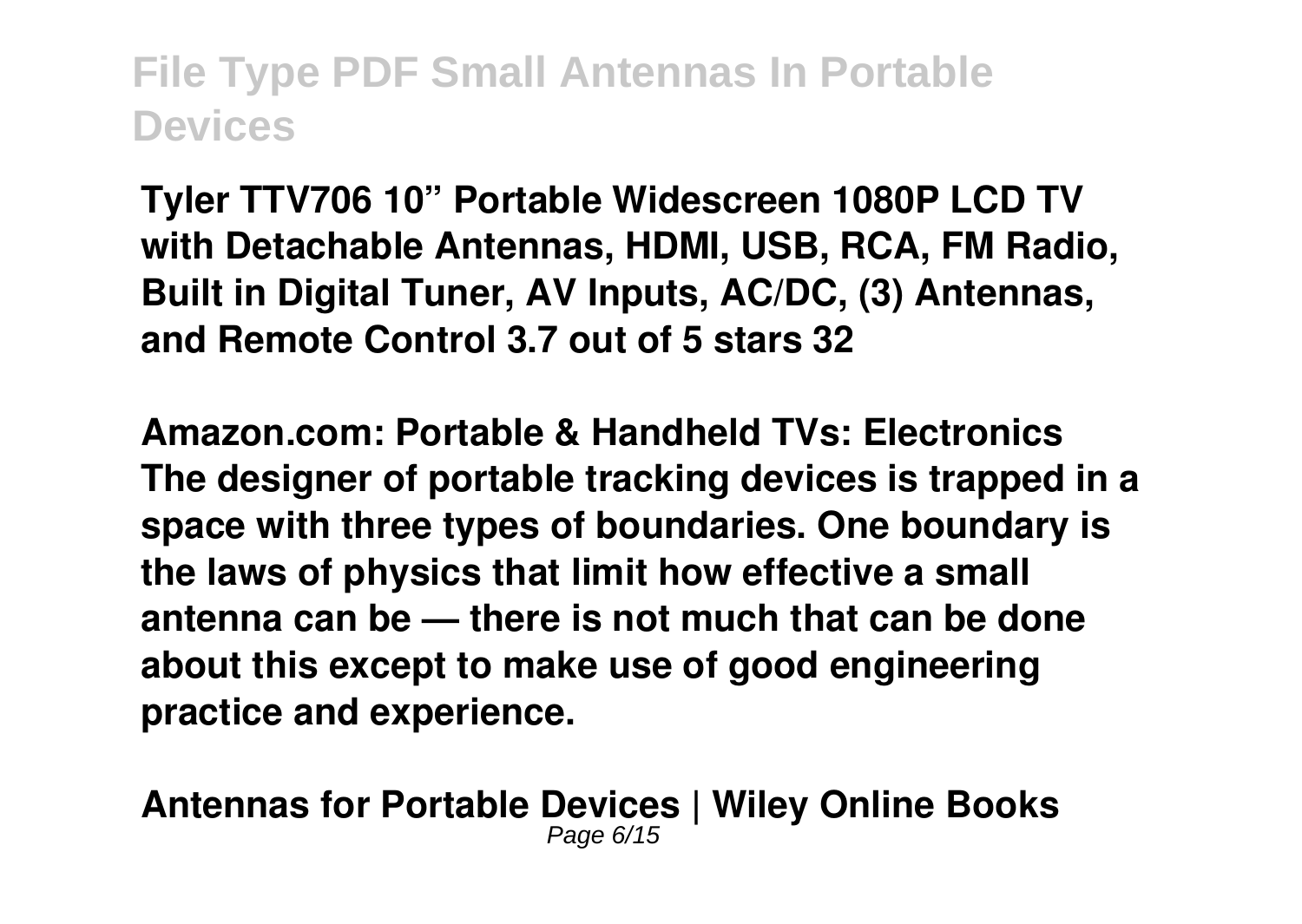**Antennas for Portable Devices provides a complete and cutting-edge guide to the design and engineering of small antennas for portable electronic devices such as mobile phone handsets, laptop computers, RFID (radio frequency identification), microwave thermal therapies devices, wearable devices, and UWB (ultra-wideband) based consumer devices.**

**Electrically Small Antenna Design 10 Inch Portable Widescreen TV - Smart Rechargeable Battery Wireless Car Digital TV Tuner, 1024x600p TFT LCD Monitor Screen w/Dual Stereo Speakers, USB, Antenna, Remote, RCA Cable - Pyle PLTV1053 55 price \$ 82 . 99**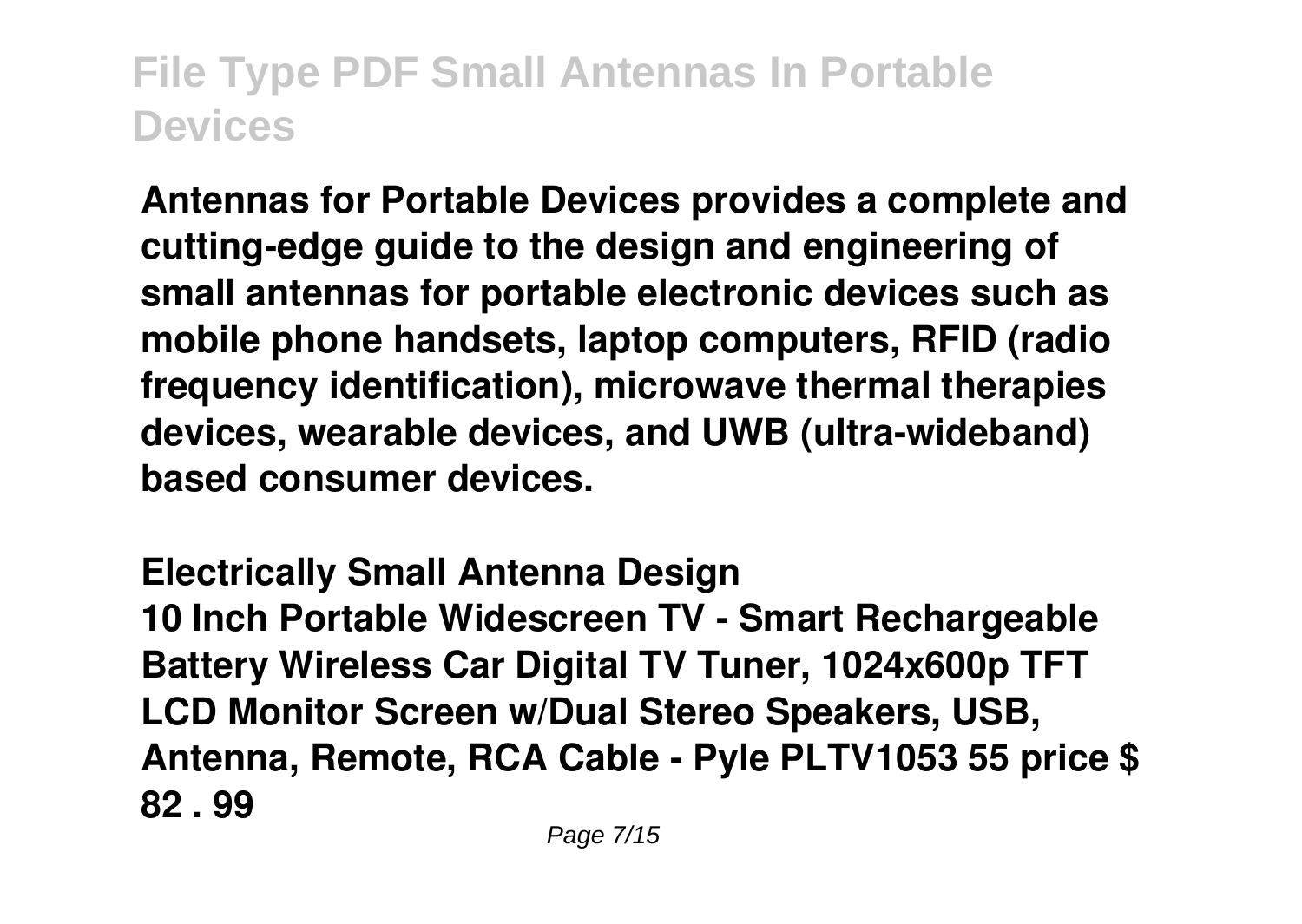#### **Antennas for Portable Devices | Antennas & Propagation ...**

**Antennas for Portable Devices provides a complete and cutting-edge guide to the design and engineering of small antennas for portable electronic devices such as mobile phone handsets, laptop computers, RFID (radio frequency identification), microwave thermal therapies devices, wearable devices, and UWB (ultra-wideband) based consumer devices.**

**Antennas for Portable Devices: Zhi Ning Chen ... Antennas for Portable Devices provides a complete and cutting-edge guide to the design and engineering of** Page 8/15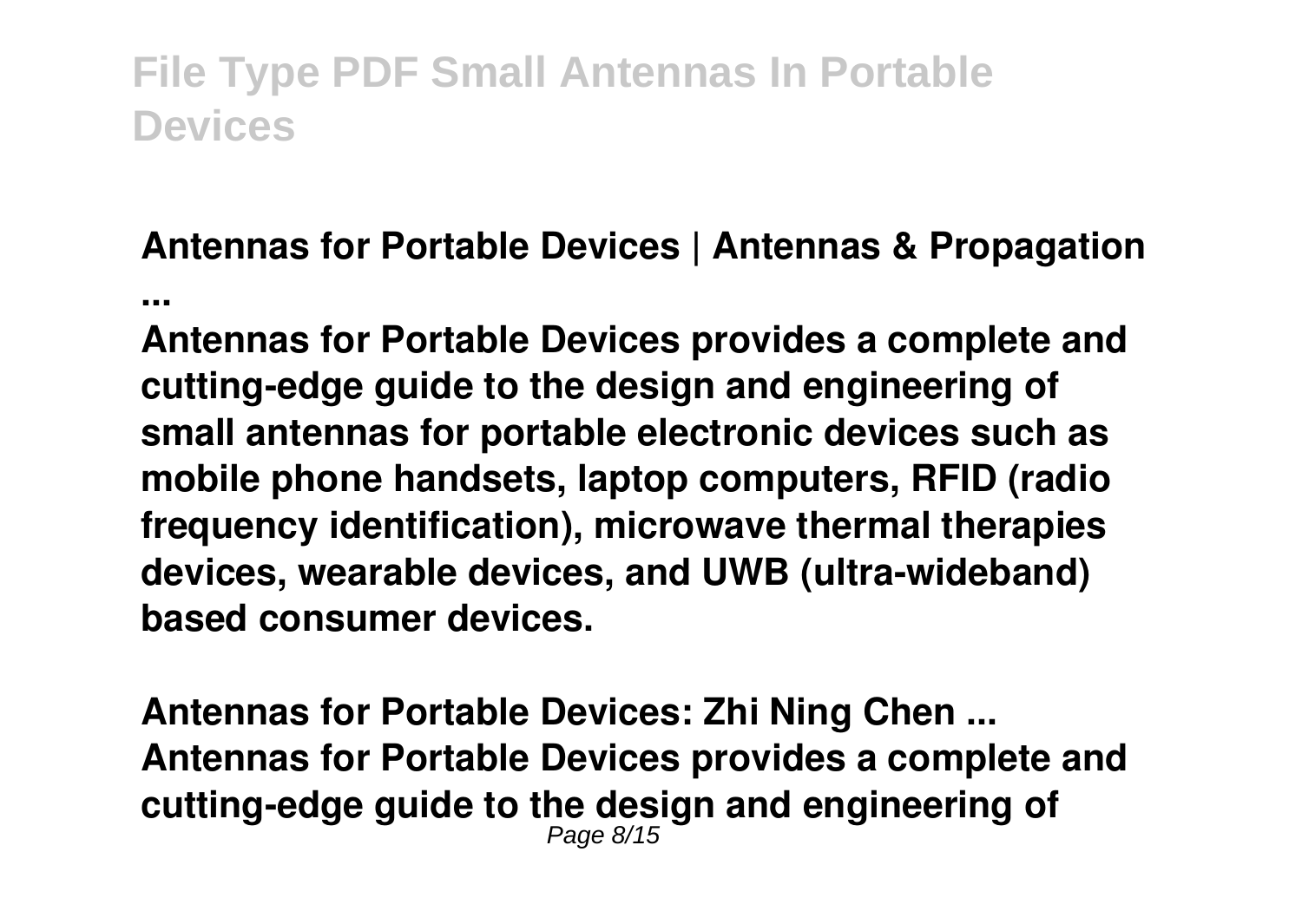**small antennas for portable electronic devices such as mobile phone handsets, laptop computers, RFID (radio frequency identification), microwave thermal therapies devices, wearable devices, and UWB (ultra-wideband) based consumer devices.**

**Amazon Best Sellers: Best Portable & Handheld TVs Small Antenna Height : 0.94 In Length : 9.54 In Width : 6.40 In Weight : 1.40 lbs Small Antenna Hardcover**

**Antenna for TV Without Cable: Amazon.com This inexpensive indoor antenna comes with a 10-foot cable and mounting hardware, and has a reversible design that helps it stand out a bit less while it's tacked** Page 9/15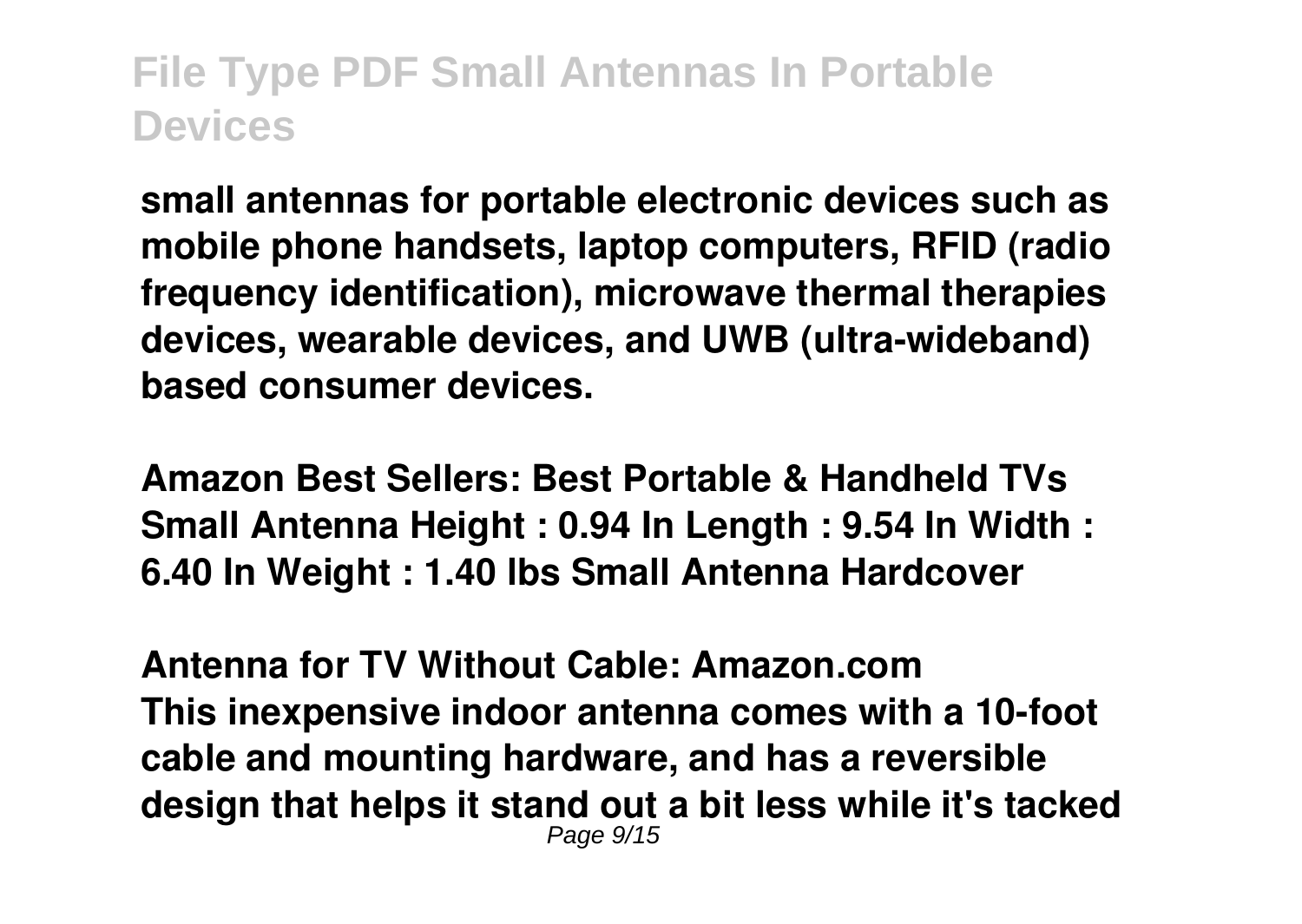**or velcroed to your wall. In our testing, the budgetfriendly Leaf Metro offered some of the best reception we've seen in a cheap TV antenna,...**

#### **Small Antennas In Portable Devices**

**Antennas for Portable Devices provides a complete and cutting-edge guide to the design and engineering of small antennas for portable electronic devices such as mobile phone handsets, laptop computers, RFID (radio frequency identification), microwave thermal therapies devices, wearable devices, and UWB (ultra-wideband) based consumer devices.**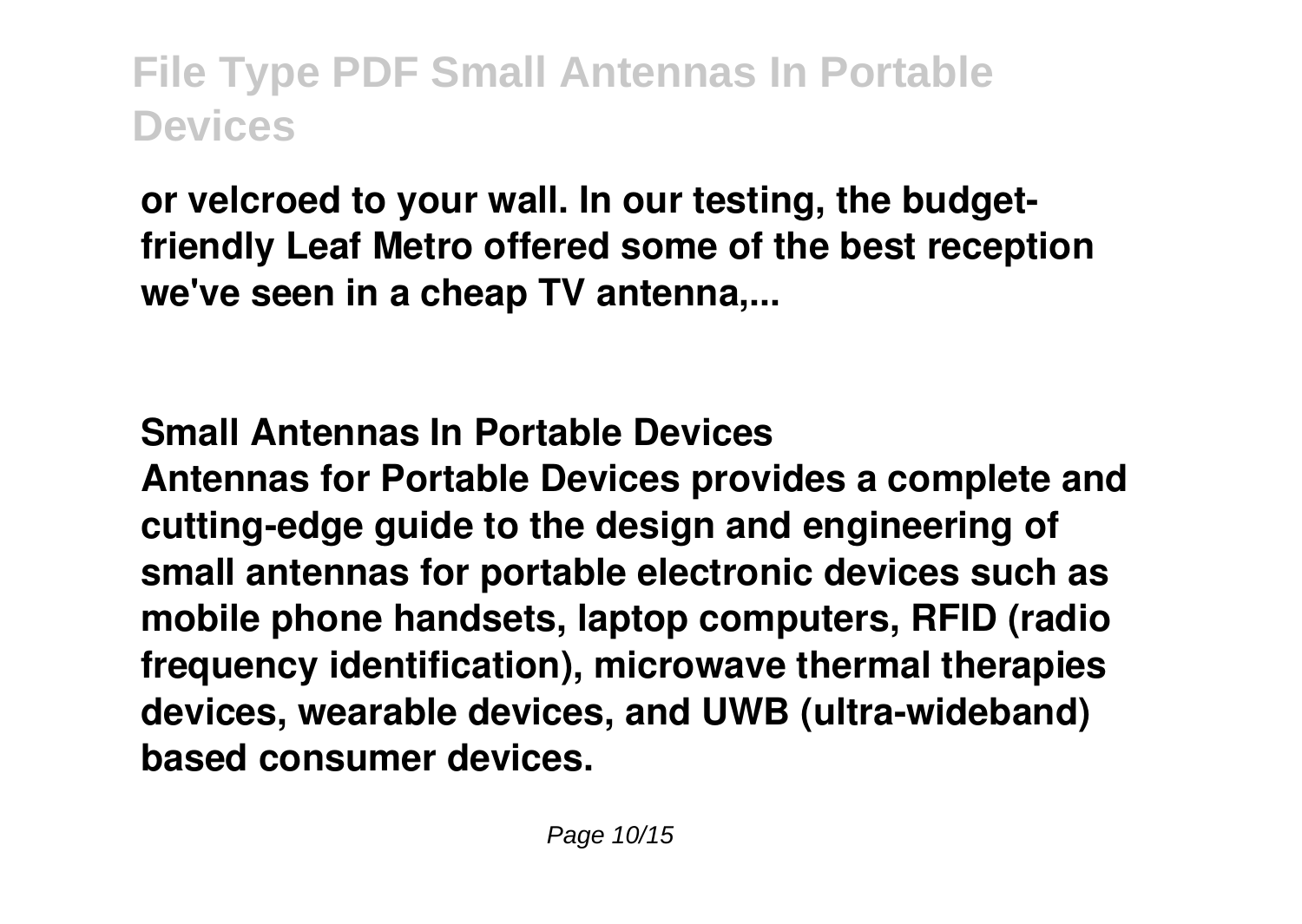**Small Antenna Hardcover - Walmart.com System Frequency [MHz] GSM (2G) 900 / 1800 / 1900 UMTS (3G) 1955 / 2155 DECT 1890 PHS 1900 CT 2 866 GPS 1575 Satellite link 1620 (up) / 2490 (down) Pager < 900. The wavelength is between 14 cm and 35 cm. On a portable device, the antenna is between a fifth and a tenth of a wavelength.**

#### **ANTENNAS FOR PORTABLE DEVICES**

**Connect the coax cable from the antenna to the cable input on your TV and plug in the USB cable from the antenna to your TV. That's it. Just two connections and you're golden. If your TV doesn't have USB port this antenna kit comes with a travel charger that can be used** Page 11/15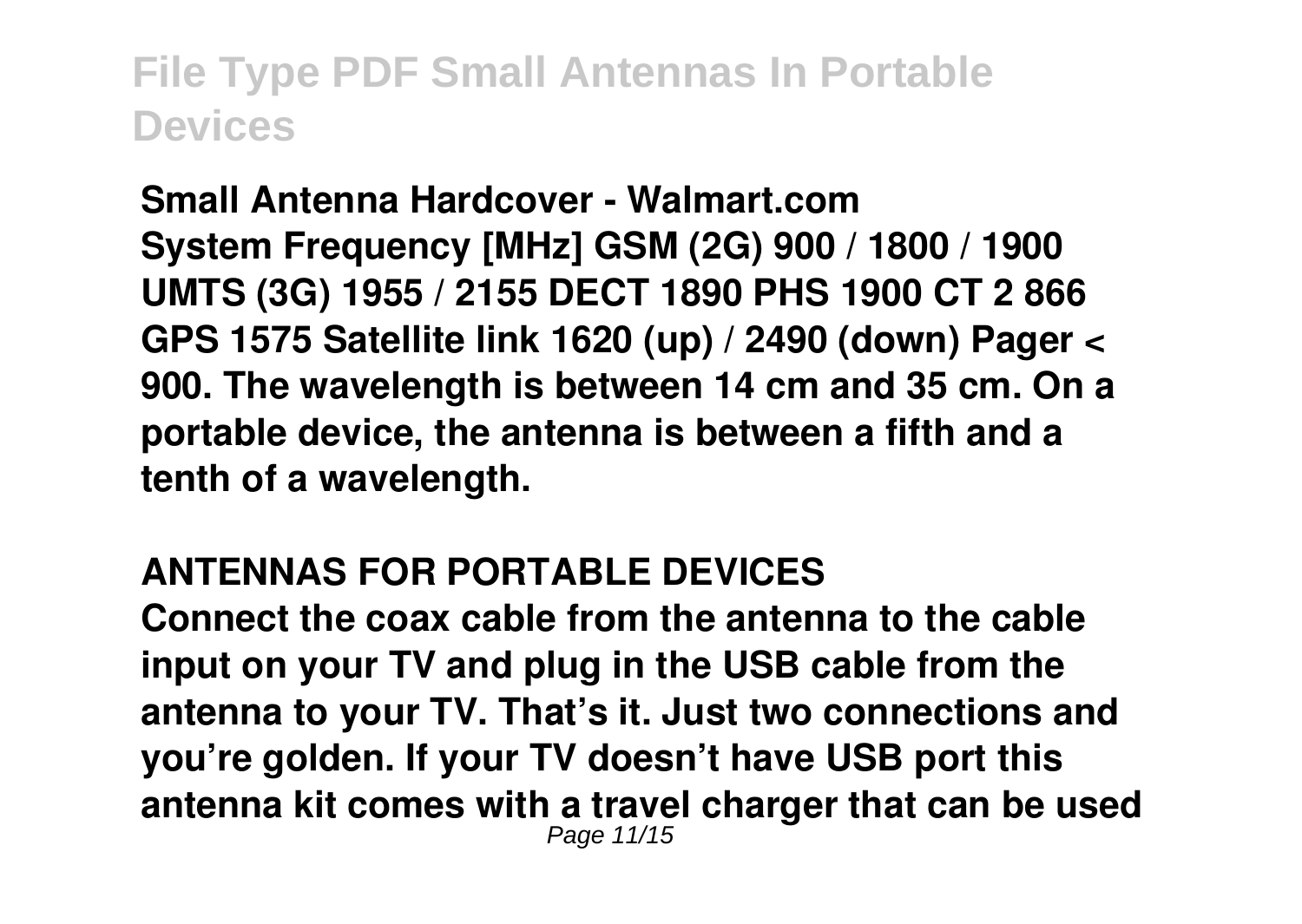**to provide power to the antenna.**

**Antenna Design for Portable Tracking Devices | DigiKey The counterpoise for the small antennas used in embedded devices is typically the copper layer on a PCB that also serves as the circuit ground. An antenna mounted perpendicular to the ground plane will have an omnidirectional radiation pattern in the plane perpendicular to the antenna – creating a classic vertical antenna – though moving it to one edge of the board will create a null in the opposite direction.**

**Meet FM antenna design challenges in portable devices | EE ...**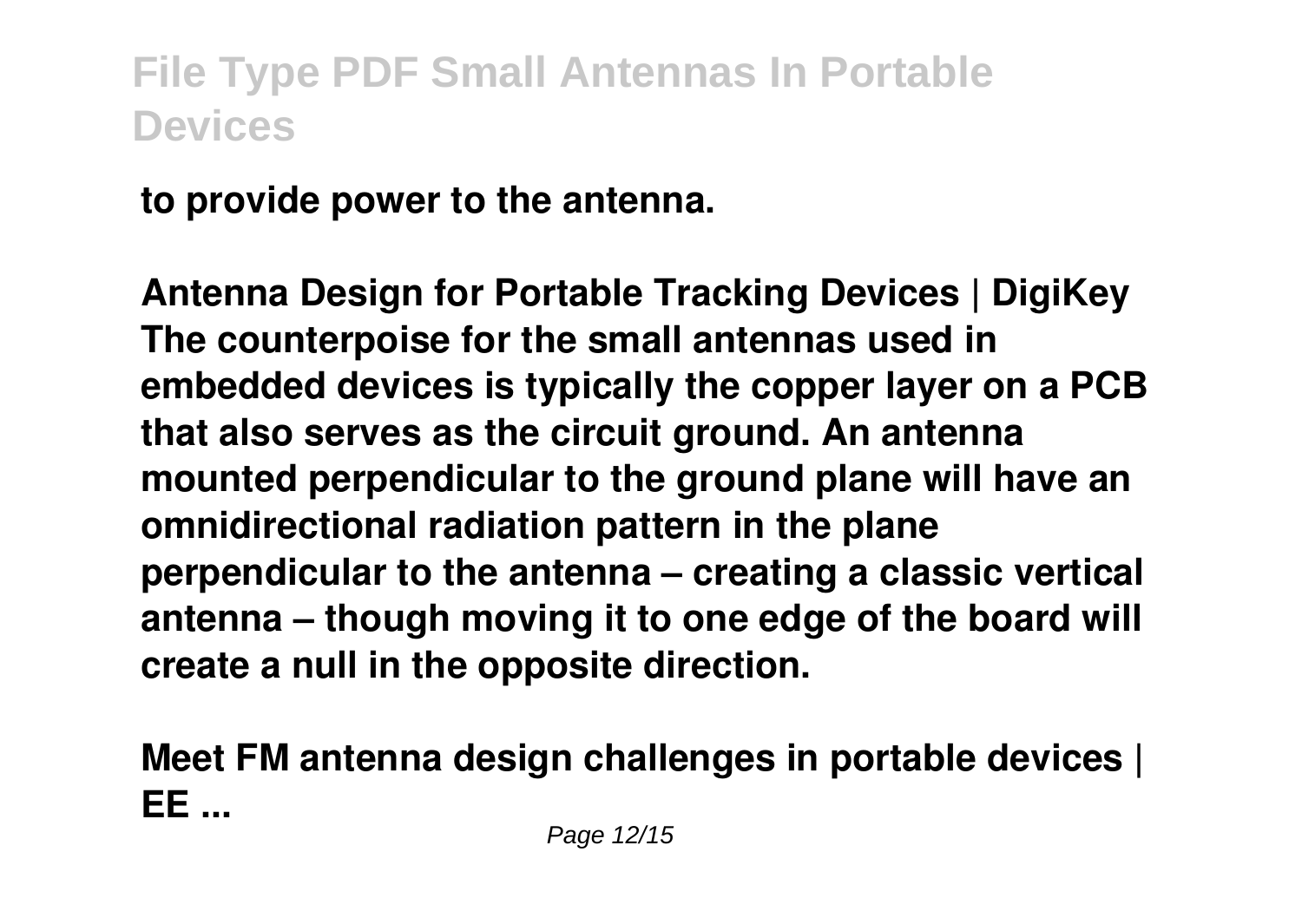**The Antennas Direct DB8e is a large outdoor antenna for reception of medium to very weak TV signals. In our tests, it was very good pulling in distant stations with minimal interference. The Antennas Direct DB8e 's reception is just as impressive as its looks. This is a large, heavy antenna cleverly designed...**

**Selecting Antennas for Embedded Designs | DigiKey Antennas for Portable Devices provides a complete and cutting-edge guide to the design and engineering of small antennas for portable electronic devices such as mobile phone handsets, laptop computers, RFID (radio frequency identification), microwave thermal therapies devices, wearable devices, and UWB (ultra-wideband)** Page 13/15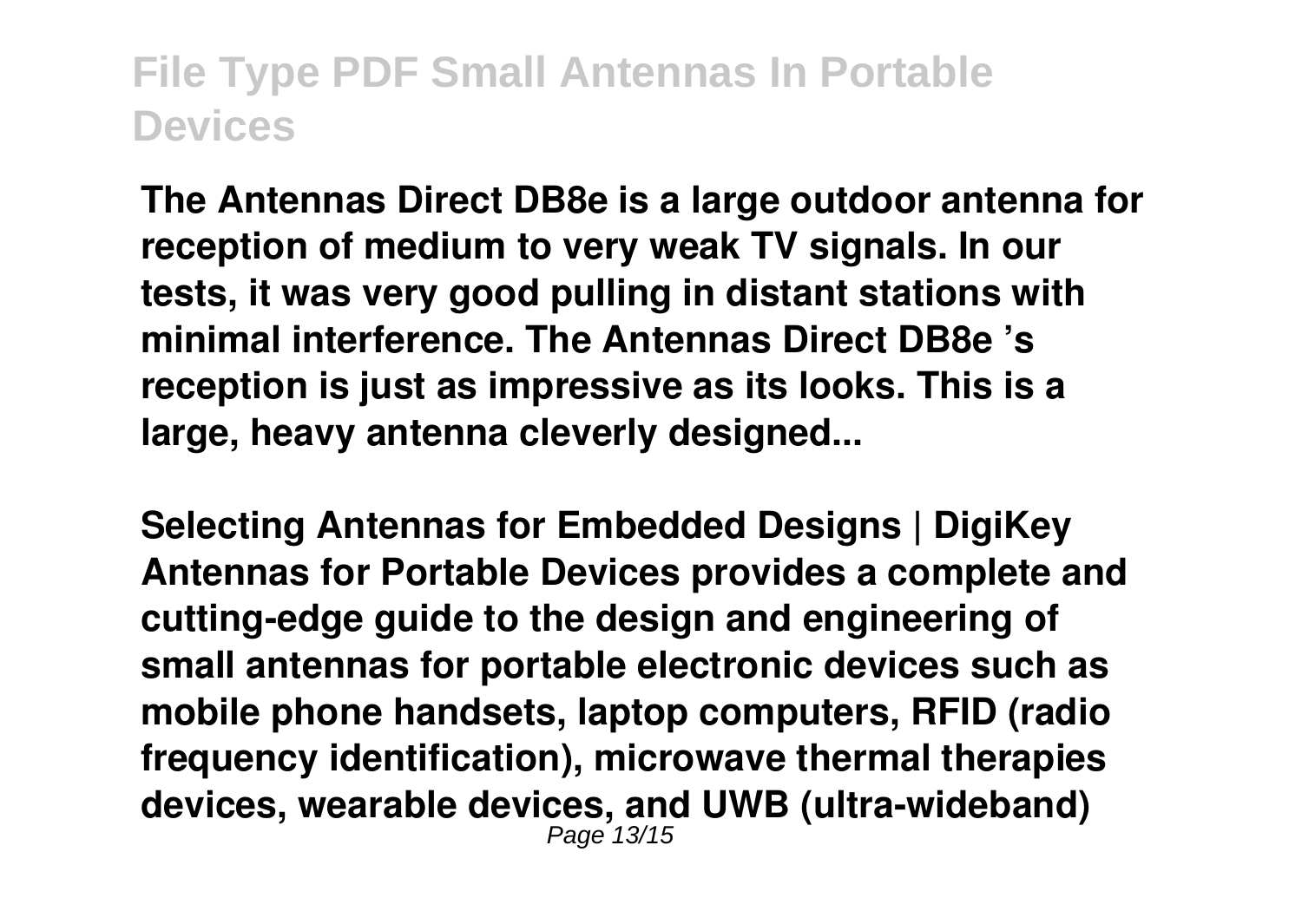**based consumer devices.**

**Best Indoor HDTV Antennas of 2019 - Tom's Guide At a regular price of \$80, though, you'll pay for that extra power and range: it's quite a bit pricier than some other nicely-capable devices on our best indoor TV antennas list.**

**Antenna Design for Mobile Devices: Zhijun Zhang ... Pasternack RF portable / rubber duck antennas are designed for small indoor and outdoor portable applications, antennas typically mounted onto handheld devices, scanners, routers, etc. The portable and rubber duck antennas are designed to perform in the C-Band,** Page 14/15